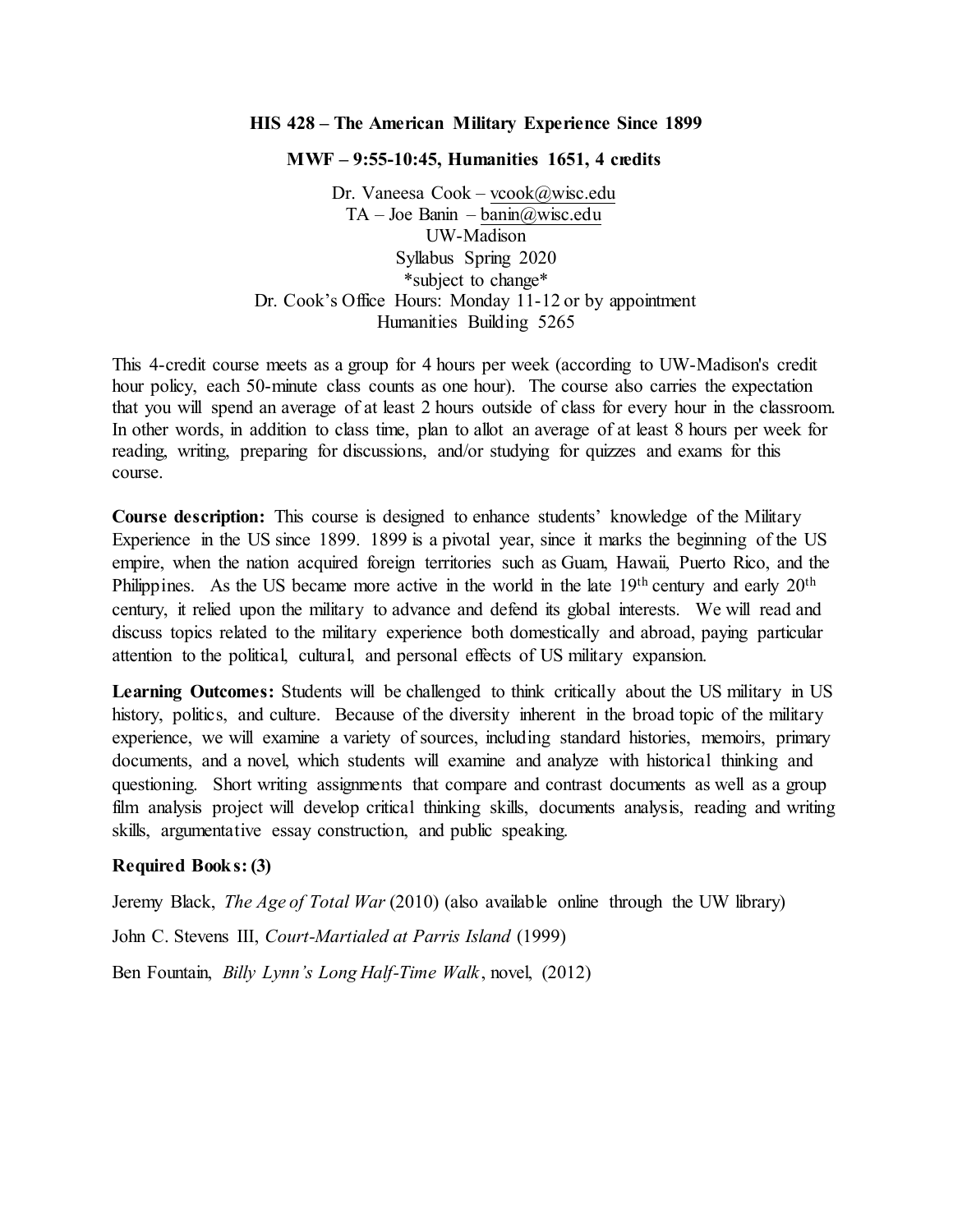| Assignments:                             | Due:                       |
|------------------------------------------|----------------------------|
| Essay Exam $1 - 15\%$ -                  | Feb. 26                    |
| Film Analysis Presentation $-20\%$ -     | due date is group specific |
| Essay Exam $2 - 15%$ -                   | March 25                   |
| Op-Ed Review of Drone Warfare $-15%$ -   | April 17                   |
| Essay Final Exam $-15\%$ -               | May 1                      |
| Participation/Discussion Grade $-20\%$ - | ongoing                    |

# **Assignment Descriptions:**

Essay Exams 1, 2, and Final: a take-home essay consisting of five paragraphs, citing readings with footnotes. The exam question will be distributed a few days prior to due date.

Op-Ed Review Exercise: Students are required to write an essay comparing and contrasting three op-ed pieces, provided by instructor. Analyze the authors' viewpoints on the issue of drone warfare and answer the following questions: How do the authors approach the topic in different ways? Do you support or challenge the authors' arguments? Which author is most convincing? Your analysis should be 3-3.5 pages. Must use **ALL 3** in essay (op-eds available on Canvas)

Film analysis: This is a group project. Each individual will sign up for a specific film to review and analyze, and choices will form the groups. Films are listed throughout the semester, and the film date they choose will be the date of their presentation. Students in each group will meet on their own time to prepare a presentation, including a summary of the film and an analysis of its historical significance. Groups should discuss the film in the context of the time period in which it was released and interpret themes that are relevant to the spirit of the times, culture, and political climate of the time period. Each student must prepare a written paper (3-4 paragraphs) of the group's work, including an assessment of how each individual in the group contributed to the project and what you learned about history from the screening and analysis of the film (graded by the instructor). During the 15-20 minute presentation to the class, students should use PowerPoint/Google Docs and clips from the film to highlight your points.

Participation: Students should come to class prepared to ask questions and answer questions about the readings and other materials. Participation is based upon the quantity and quality of engagement and interaction with the members of the class. Special opportunities will be available for analyzing the weekly readings. Attendance is also considered as part of the grade.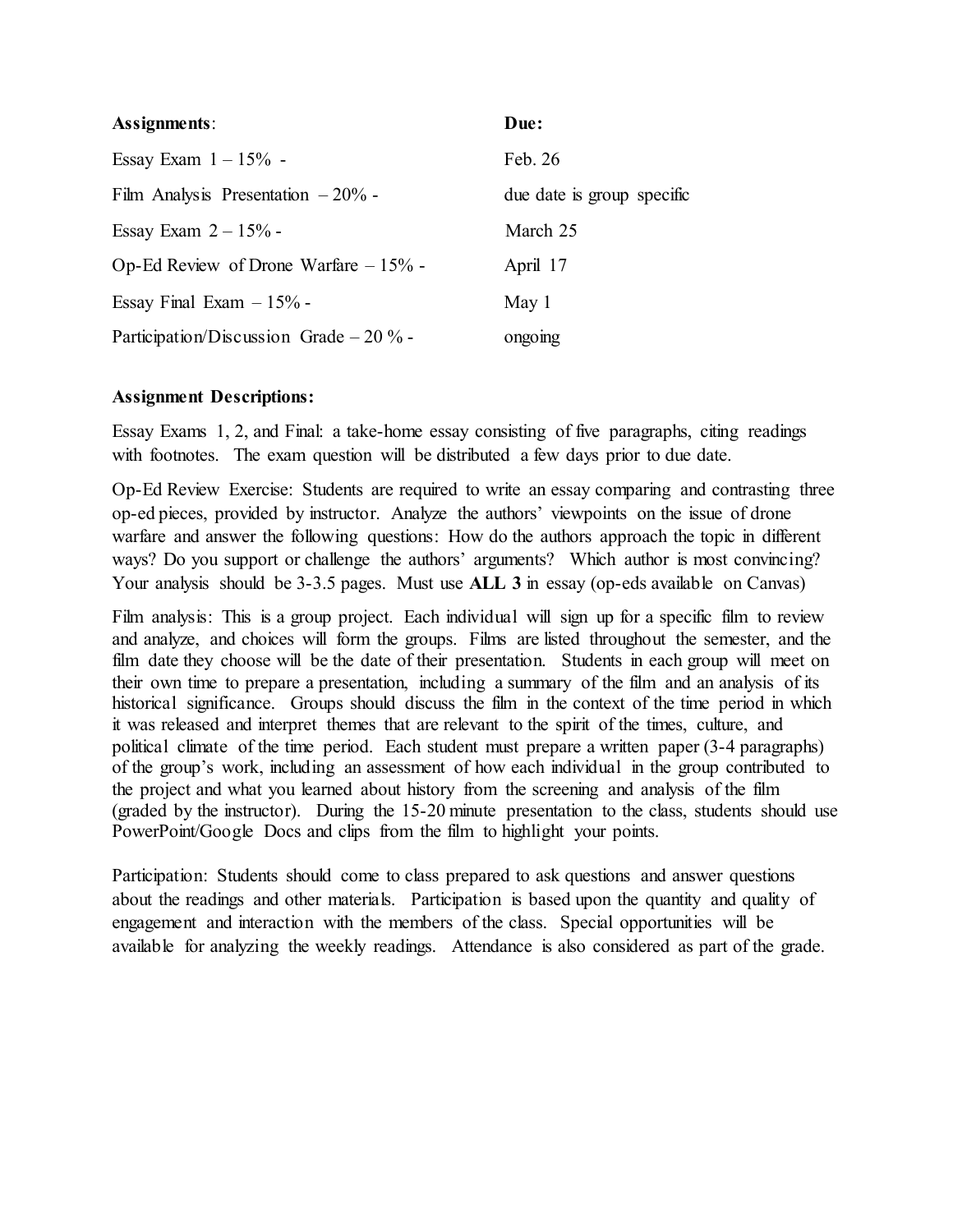## **Grading Structure: (gaps indicate + or – range)**

94-100% A

83-87% B

73-77% C

67-70% D

0-66.9% F

• Note: Earning an A for any assignment in this class requires excellent writing and organizational skills as well as creativity and a demonstration of knowledge of course material. Therefore, As will be awarded sparingly. Please refer below for guidelines.

Grading standards for written work.

a. Organization:

(1) Does the essay begin with an effective introduction that (a) engages the reader, (b)

Identifies the historical problem under consideration, and (c) posits the student's **thesis**?

(2) Do paragraphs comprise discrete ideas defined by identifiable topic sentences?

(3) Does the student make effective use of transitions (especially between paragraphs)?

(4) Does the student arrange his or her paragraphs (ideas) in a logical sequence that

furthers the argument while maintaining a coherent, chronological narrative?

(5) Does the student conclude with a summary of the paper's most salient findings and (if appropriate) an allusion to their broader significance?

b. Use of sources:

(1) Is the student's research adequate?

(2) Does the student make appropriate use of the *best available* sources?

(3) Does the student effectively use evidence from these sources to further his or her argument?

(4) Does the student make excessive or inappropriate use of direct quotations?

c. Critical Thinking:

(1) Does the student present an original, compelling argument substantiated by appropriate historical evidence? Would a general, educated reader find the argument compelling? (2) Does the student demonstrate mastery of the subject matter?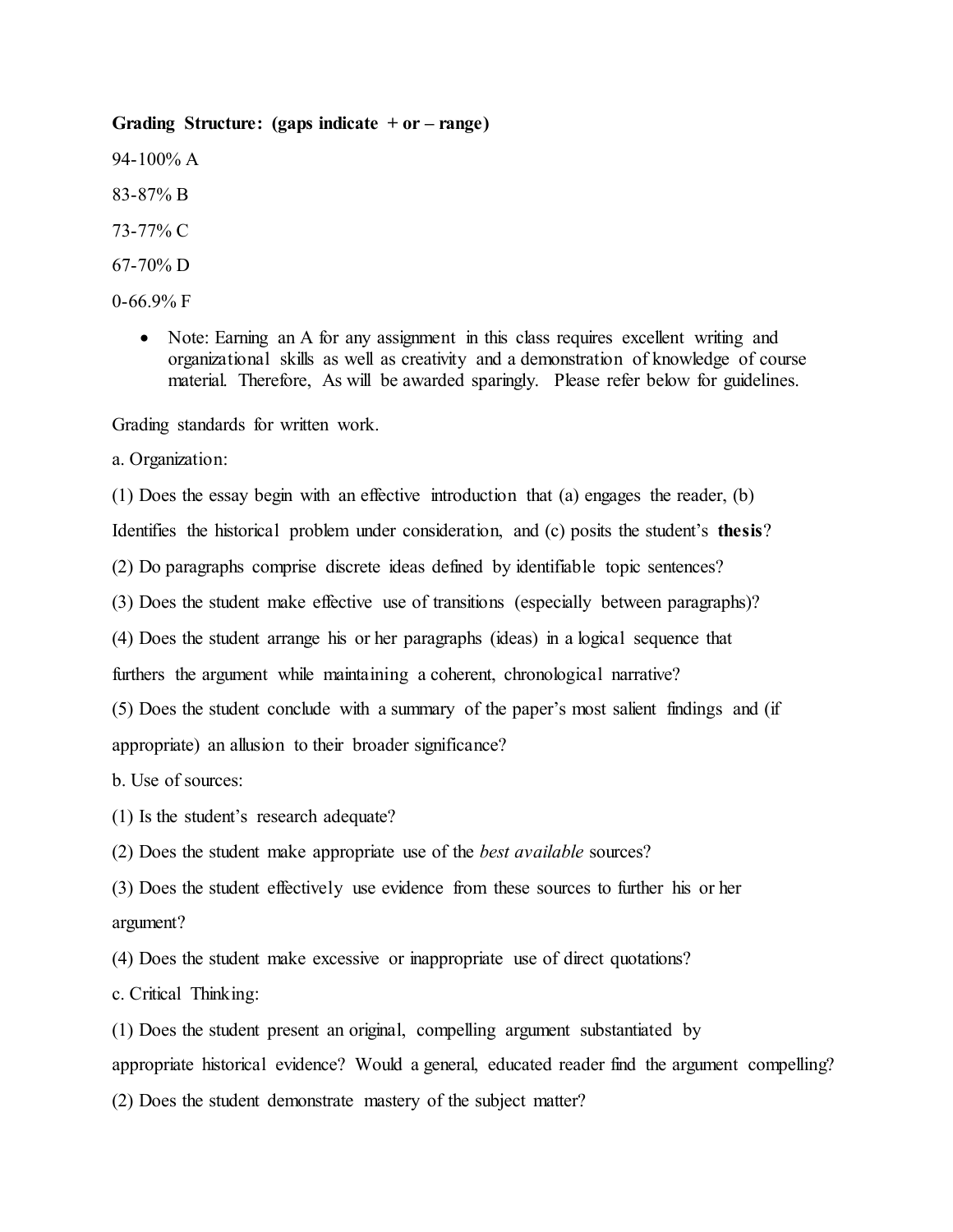d. Style and Polish:

(3) Is the essay well written? Would a general, educated reader understand it and enjoy reading it?

(4) Is the essay properly formatted and free of errors?

## **Guidelines for Written Assignments:**

Unless otherwise instructed, students should assume that all written assignments are typed, double-spaced, in 12 point Times New Roman font, with 1 inch margins or less, with Chicago Manual of Style footnote/endnote citations, no separate title page needed, titled at the top of the first numbered page, and submitted as hardcopy on or before the due date. Problems with printers or other technical issues is the sole responsibility of the student and will not be accepted as an excuse for late work. You must refer to readings and use footnotes in your work.

**Classroom Policies:** Arrive to class on-time; do not get up and leave class during lecture or presentations; do not talk during lecture or presentations; do not check your phones; laptops are permitted in class and encouraged during group work. However, if you are caught browsing your phone or laptop, you will be warned once. If it happens again, you will be asked to surrender your device to me for the remainder of class, and your device privileges will be suspended for the remainder of the semester. Late papers or assignments will not be accepted, and there are no extra credit options.

## **Semester Schedule**

Week 1 – Reading: Jeremy Black, *The Age of Total War*, *1860-1945*, Ch. 1/Introduction

Wed, January 22 - Introduction and Syllabus

Friday, January 24 - The Military and US Empire Building

Week 2 – Reading: Jeremy Black, *The Age of Total War*, Chapters 2 & 3

Monday, January 27 - The War of 1898 – "the Splendid Little War"

Wednesday, January 29 – Teddy Roosevelt and American Masculinity

Friday, January 31 - Primary documents: Alfred Thayer Mahan, "The Importance of Sea Power," William McKinley, "Decision to Keep the Philippines," etc.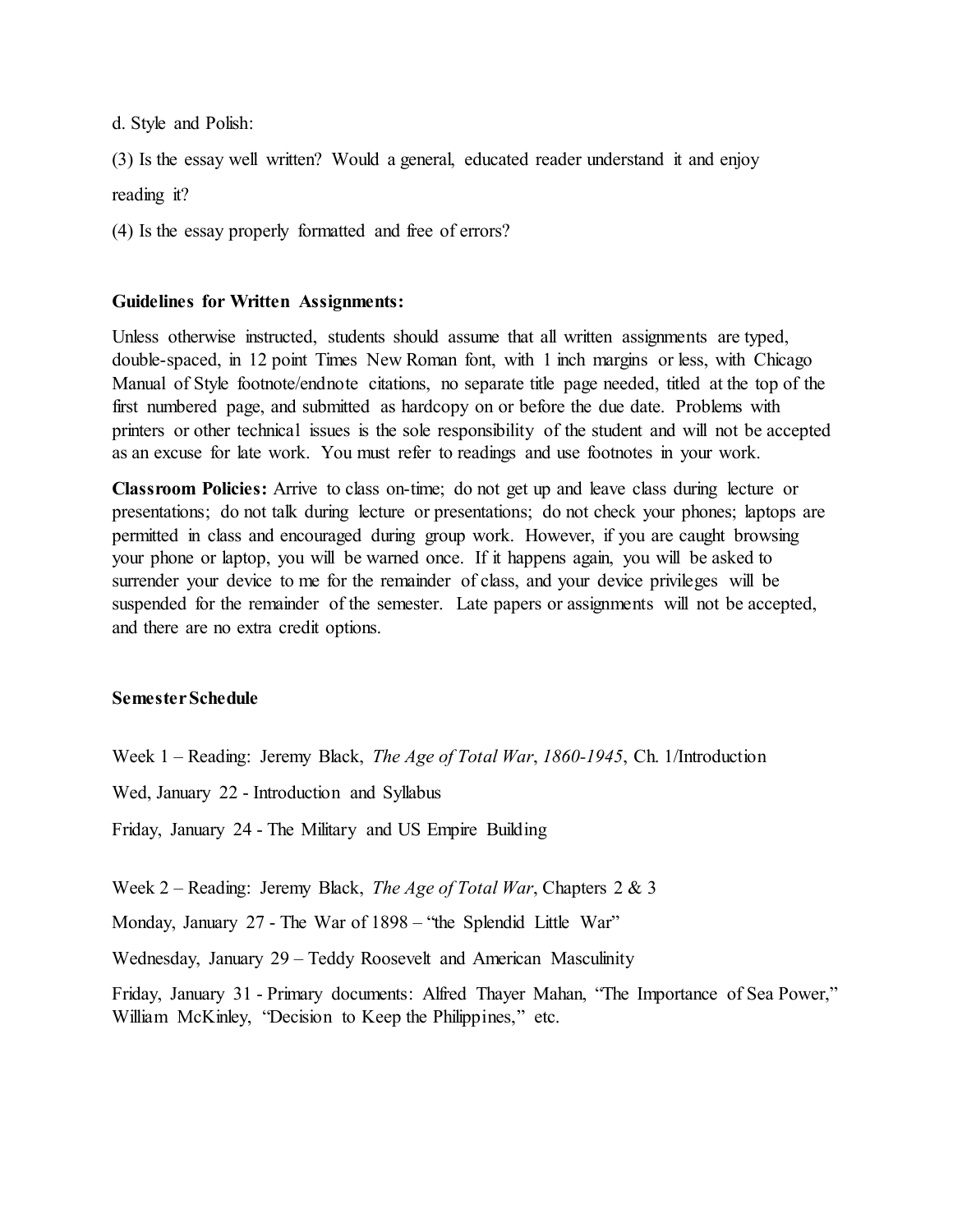Week 3 – Reading: Black, *The Age of Total War*, Chapter 4

Monday, Feb. 3 - Film Group Sign-Ups and Film Analysis

Wed., Feb. 5 – Progressives in Navy Blue

Friday, Feb. 7 – Banana Republics

Week 4 – Reading: Black, *The Age of Total War,* Chapter 5

Monday, Feb. 10 - The Preparedness Movement and the ROTC National Defense Act

Wed., Feb. 12 – The Military Experience during WWI + General Mitchell and the Air Force

Friday, Feb. 14 - Primary documents: W. E. B. Du Bois, "Returning Soldier," John Dos Passos, Writing Tips from the Instructor, Exam Prep

Week 5 – Reading: Black, *The Age of Total War*, Chapter 6

Monday, February 17 – The US in Nicaragua

Wed. February 19 – Mobilizing for World War II

Friday, Feb. 21 – Civil-Military Conflict on the WWII Homefront

Week 6 – Reading: Black, *The Age of Total War*, Chapter 7 & 8

Monday, Feb. 24 – the US in the Philippines – Bataan Death March

Wednesday, Feb. 26 - Diversity in Service (Race, Gender, & Sexuality) & Double V Visions

## **Essay Exam 1 Due in Class**

Friday, Feb. 28 - Visit to the WI Veteran's Museum (Meet there, State St. on the square)

Week 7 – Reading: Selections from Michael D. Gambone, *The Greatest Generation Comes Home*, CANVAS

Monday, March 2 - The "Greatest Generation" Comes Home, The GI Bill

Film Group Presentation 1 – *The Best Years of Our Lives*

Wed., March 4 - NSC-68 and Communist Containment

Friday, March 6 - Primary documents: NSC-68, George Kennan Memos etc.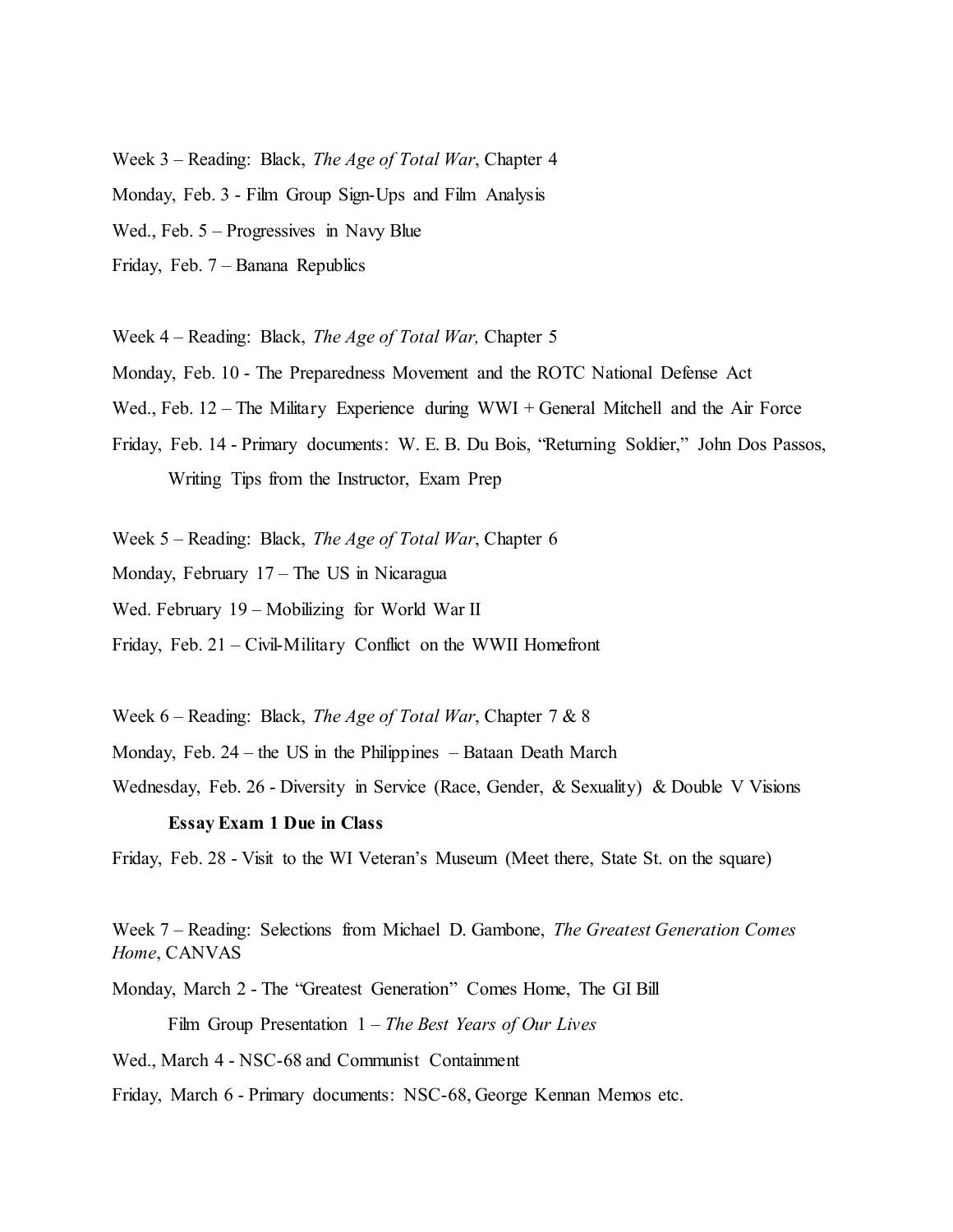Week 8 – Reading: Selections from Melvin Leffler, *The Specter of Communism*, CANVAS Monday, March 9 - The Red Scare and Army-McCarthy Hearings

Film Group Presentation 2 – *Dr. Strangelove*

Wed. March 11 – Primary Documents on Conscientious Objectors and Moral Injury

Friday, March 13 – No Class, Spring Break

Week 9 – Reading: Selections from David Maraniss, *They Marched Into Sunlight*, CANVAS

Monday, March 23 – Advisors and The Vietnam War Film Group Presentation 3 – *The Green Berets*

Wed., March 25 – The Vietnam War Experience

#### **Essay Exam 2 Due Today**

Friday, March 27 - Anti-War Activism in the 1960s Film Group Presentation 4 – *Apocalypse Now*

Monday, March 30 - The Global Cold War Film Group Presentation 5 – *Full Metal Jacket*

Wed., April 1 - Crises of American Power Film Group Presentation 6 – *Taxi Driver*

Friday, April 3 – History of the WI National Guard

Week 11 – Reading: Stevens, *Court-Martial at Parris Island*, pp. 79-177

Monday, April 6 - Reagan and the Remaking of American Power Film Group Presentation 7 – *Rambo*

Wed. April 8 - The Iran-Contra Scandal and the Marine Corps. Film Group Presentation 8 – *Heartbreak Ridge*

Friday, April 10 – No Class, Holiday Break

Week 10 – Reading: John C. Stevens III, *Court-Martial at Parris Island: Ribbon Creek Incident*, pp. ix-78